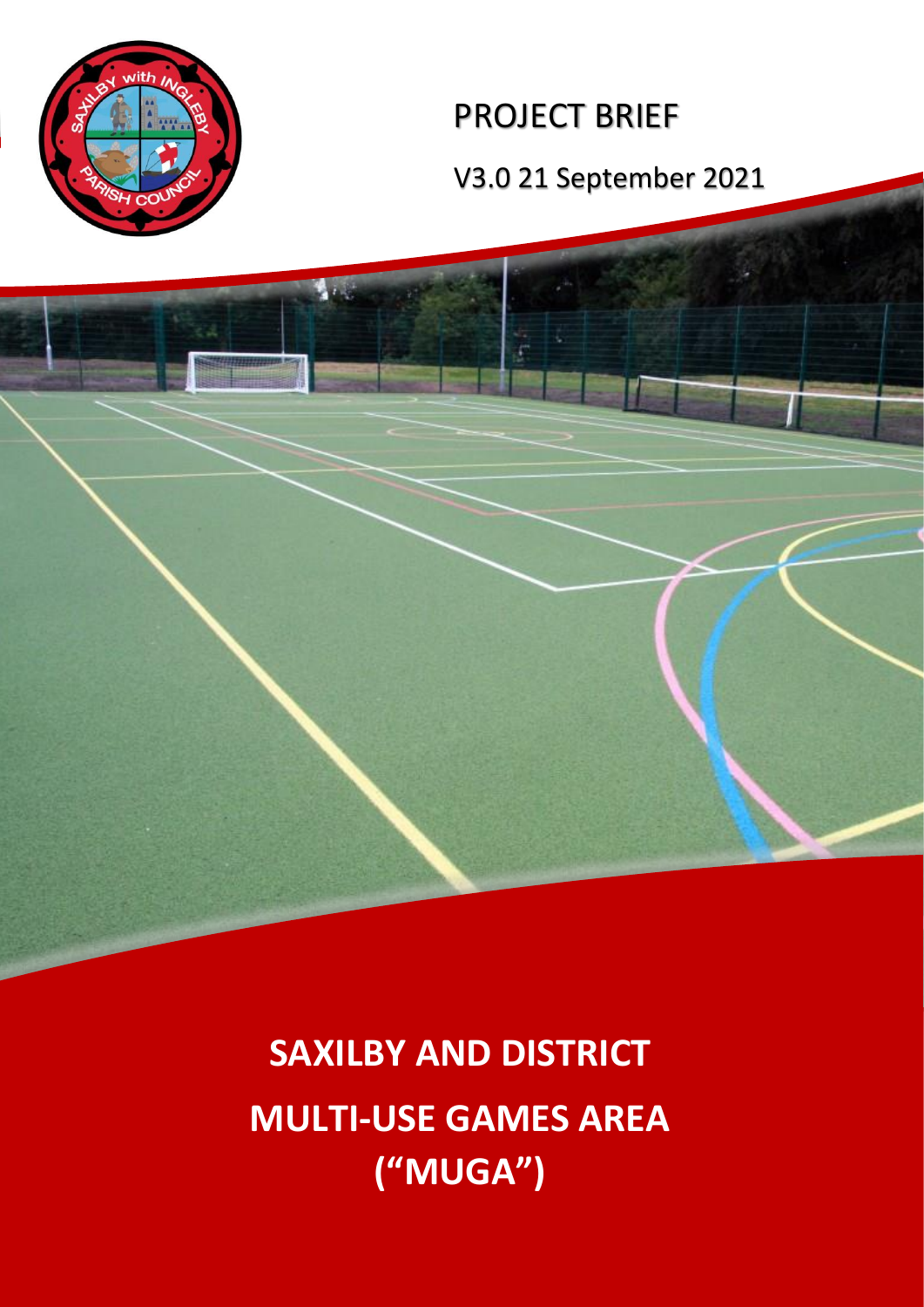# **Background**

There has been a long-held community aspiration for a MUGA in Saxilby.

In 2013, £30,000 was secured from WLDC for purpose of constructing a MUGA. This is currently ringfenced in the Council's funds. Further funding is also due from a s.106 Agreement relating to the Lovells housing development at Ingleby View.

In 2017, the Saxilby with Ingleby Neighbourhood Development Plan  $($ "NDP" $)$ <sup>1</sup> was created. Extensive community consultation, along with consultation with statutory bodies, took place<sup>2</sup> with 1778 residents (52% of the population). As a result of this consultation, a list of community projects (see page 55 of the Consultation Summary) were included within the document and the parish council has been working with the community to progress these projects in a phased manner.

Currently, the existing sports teams in the community train at other facilities in the winter months due to lack of provision in the local area. The closest facility is six miles away and these facilities are frequently either fully booked or have very limited slots available.

In September 2020, a local resident contacted the council to request the project was moved forward. As a result, Full Council resolved to initiate a working group to drive the project forward to deliver a MUGA (20-09 meeting, minute ref 146/20). The Project Brief was agreed by the MUGA Working Group (Meeting Ref 20/013 - October 2020) and noted by the Parish Council (Full Council Meeting Ref 220/20c - December 2020).

# **What is a MUGA?**

A MUGA is a fenced, and often floodlit, multi-use games area. This is a facility in which a number of different sports can be played due to the adaptable nature of the ground surface and the use of different line markings to denote the playing areas for various sports, such as football, tennis, basketball, netball and hockey.

<sup>1</sup> Saxilby with Ingleby Neighbourhood Development Plan available at <http://www.saxilbyplan.co.uk/documents-2>

<sup>2</sup>Consultation Statement and Summary of Consultation available at <http://www.saxilbyplan.co.uk/documents>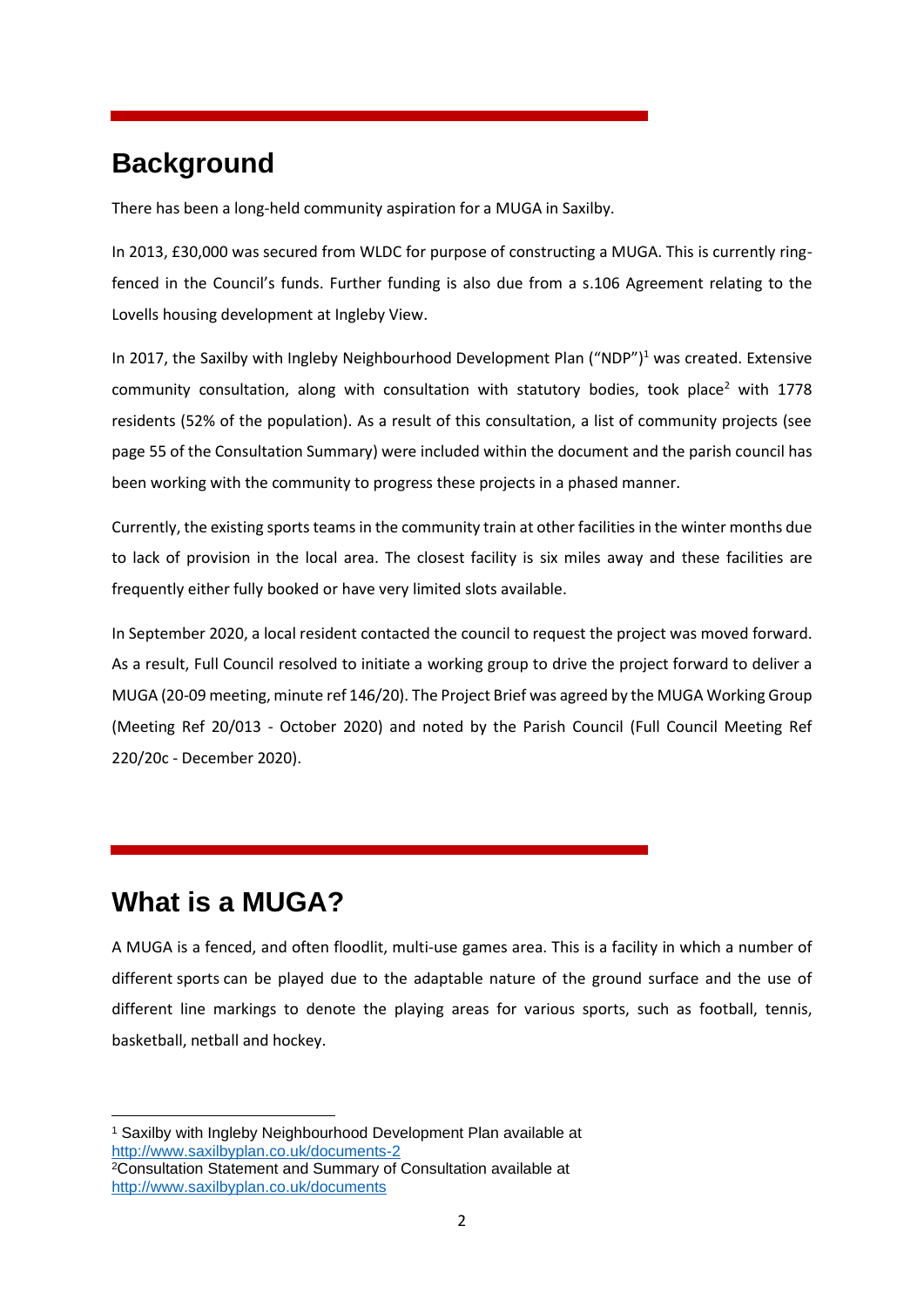# **Council Vision and Objectives**

It is the Vision of the Council that Saxilby with Ingleby Parish will develop and thrive as an active, sustainable community, whilst retaining its rural character. It will continue to be an area that is attractive for people to live, work, and visit.

The Council's main objectives are to:

- 1. Maintain and improve community facilities and amenities
- 2. Protect and enhance our green spaces and street scene
- 3. Preserve and enhance heritage assets, environmental assets and wildlife
- 4. Retain and encourage employment and tourism opportunities
- 5. Improve the well-being of residents
- 6. Respond to planning consultations in-line with the NDP, to meet the needs of the community and addressing any transport impacts
- 7. To foster public participation and engagement

# **Project Aim**

**The aim of the MUGA development project is to construct a safe, accessible, floodlit MUGA to provide a year-round facility for sports, to increase local provision and meet the needs of local teams.** 

This supports the council's vision of being an active community and encourages the well-being, fitness, and opportunities available to its residents.

It also supports the Council objectives 1, 4, 5 and 7.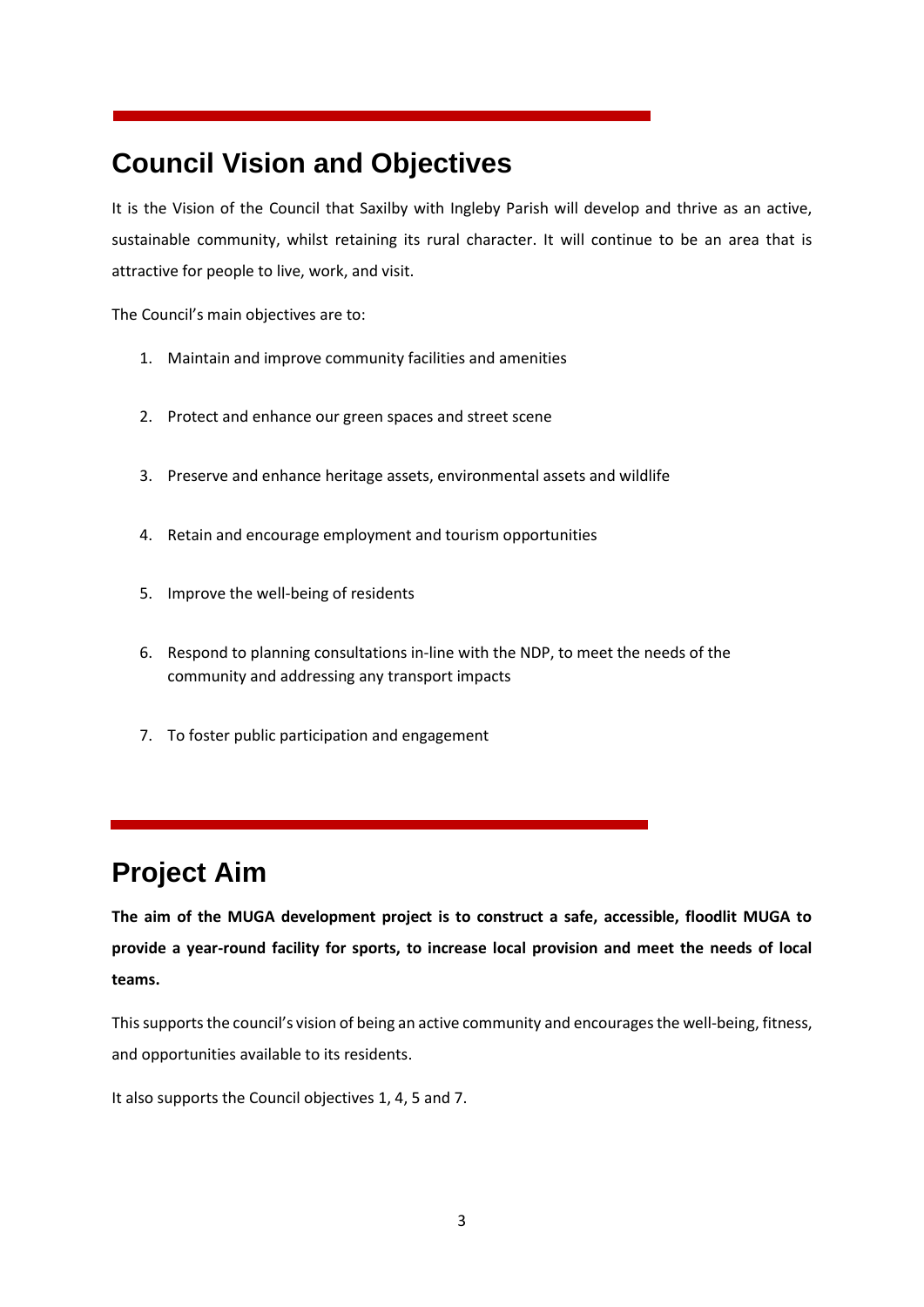# **Advice and Guidance**

The working group have and will seek advice and guidance from of third-party organisations to facilitate the development of the MUGA. For example, advice from Sport England and the Football Foundation. Sport England's online resources have helped the project group to understand the requirements and considerations that must be established for the scheme.

The Council, upon the MUGA Working Group recommendation, has appointed architects LK2, who are facilitating the progression of the project, providing the required expertise and technical support. LK2 are currently the only architects in the UK to have secured the FA/Football Foundation/Sport England Framework as well as the Sport England Technical and Design Frameworks.

# **Likely Timeline**

The working group are keen to establish strong momentum with this project but appreciate that a significant number of milestones need to be achieved in order to make the scheme a reality. The working group wish to balance a level of ambition with the reality of the current climate and the securing of sufficient funding (which is covered later in this document). Nevertheless, the team hope that the project can be completed within the next 18 months.

#### **Update:**

The working group was set-up in September 2020 and planning permission was applied for in September 2021, following community consultation. Based on current discussions with funders the current timeline for completion of the project is more likely to be summer 2022, so 21-24 months, as opposed to 18 months.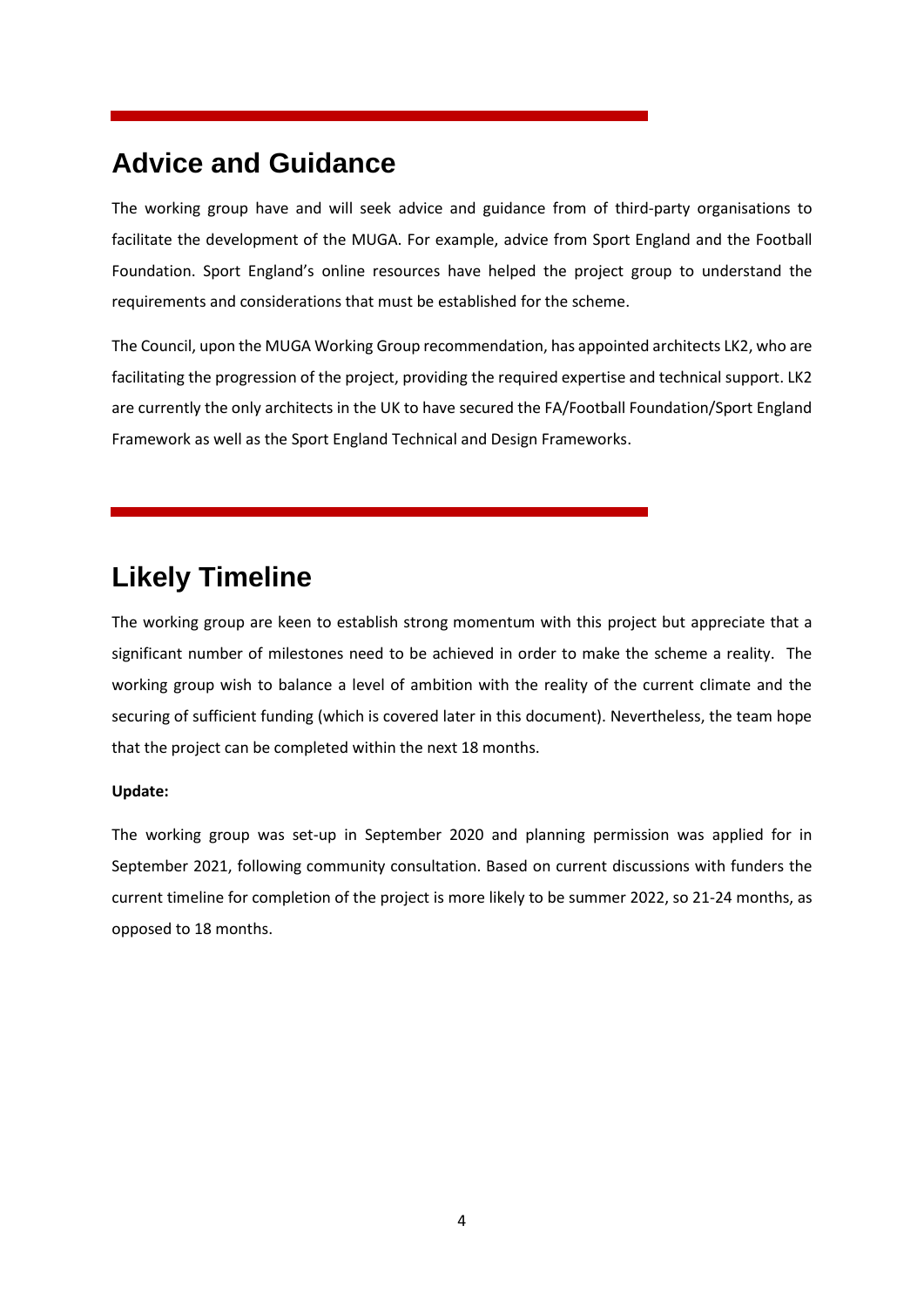# **Community Consultation**

#### **Initial Public Consultation**

Initial community consultation took place between mid-November 2020 and 8 January 2021.

The consultation was accessible online and widely promoted on social media including the Council website, Facebook, Twitte,r and Instagram pages (with a total reach of over 16,000). It was circulated in the parish newsletter which has a circulation of over 1,000 households and paper surveys were hand delivered to all local households in the vicinity of the proposed development site. A total of 249 consultation responses were made, which included local residents, local organisations – including schools, sports teams, and non-residents. Respondents were a cross-section of ages from 11 and under, to 65 and above and from both sexes.

What need/gaps in provision have you encountered locally were:

- A lack of all-year, floodlight local facilities, including for teams' training
- The lack of suitable facilities for football, hockey and cricket
- Lack of provision for children, young people and teenagers

Therefore, based on the results and the demand expressed from local organisations and sports players, it is proposed the key sports are **football, netball, and hockey,** with further consideration being given to **tennis** (with courts being on-site) and cricket nets for training.

However, cricket nets may be more suited to being located elsewhere on the Memorial Field.

#### **Second Public Consultation**

The second public consultation took place from 7 April 2021 to 9 May 2021 on the draft plans.

The consultation reports are available online at:

[https://saxilby-ingleby.parish.lincolnshire.gov.uk/downloads/download/28/council](https://saxilby-ingleby.parish.lincolnshire.gov.uk/downloads/download/28/council-consultations?downloadID=28)[consultations?downloadID=28](https://saxilby-ingleby.parish.lincolnshire.gov.uk/downloads/download/28/council-consultations?downloadID=28)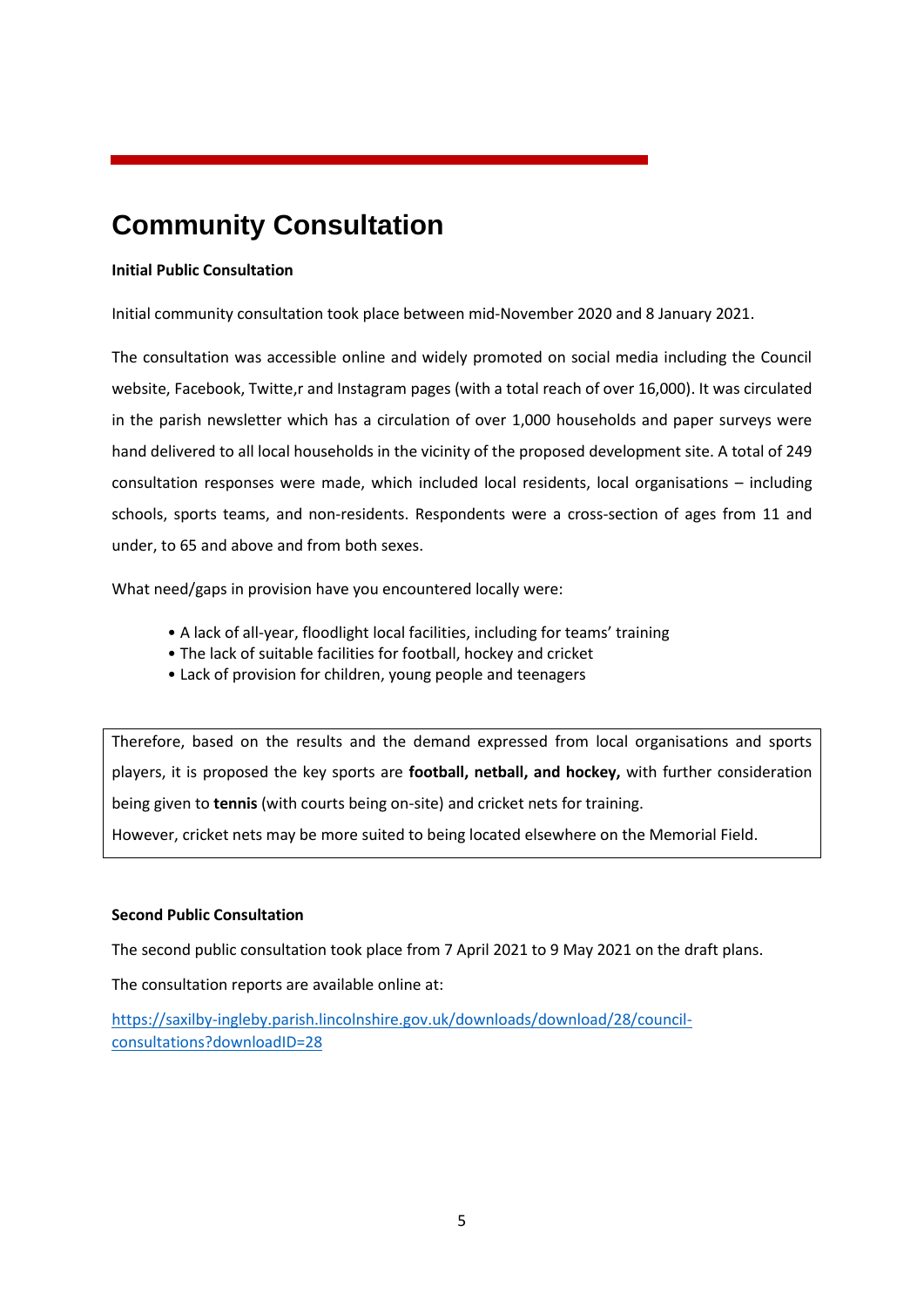# **Proposed Location**

The recreation ground has been identified as the most suitable location within the village for the MUGA, not least due to the surrounding facilities include ample car-parking, the Community Centre, changing rooms, bar, grass pitches and the existing tennis facilities.

Please see the below for the proposed location on the Memorial Field; a location that does not disrupt any of the existing (and proposed) pitches and play areas:

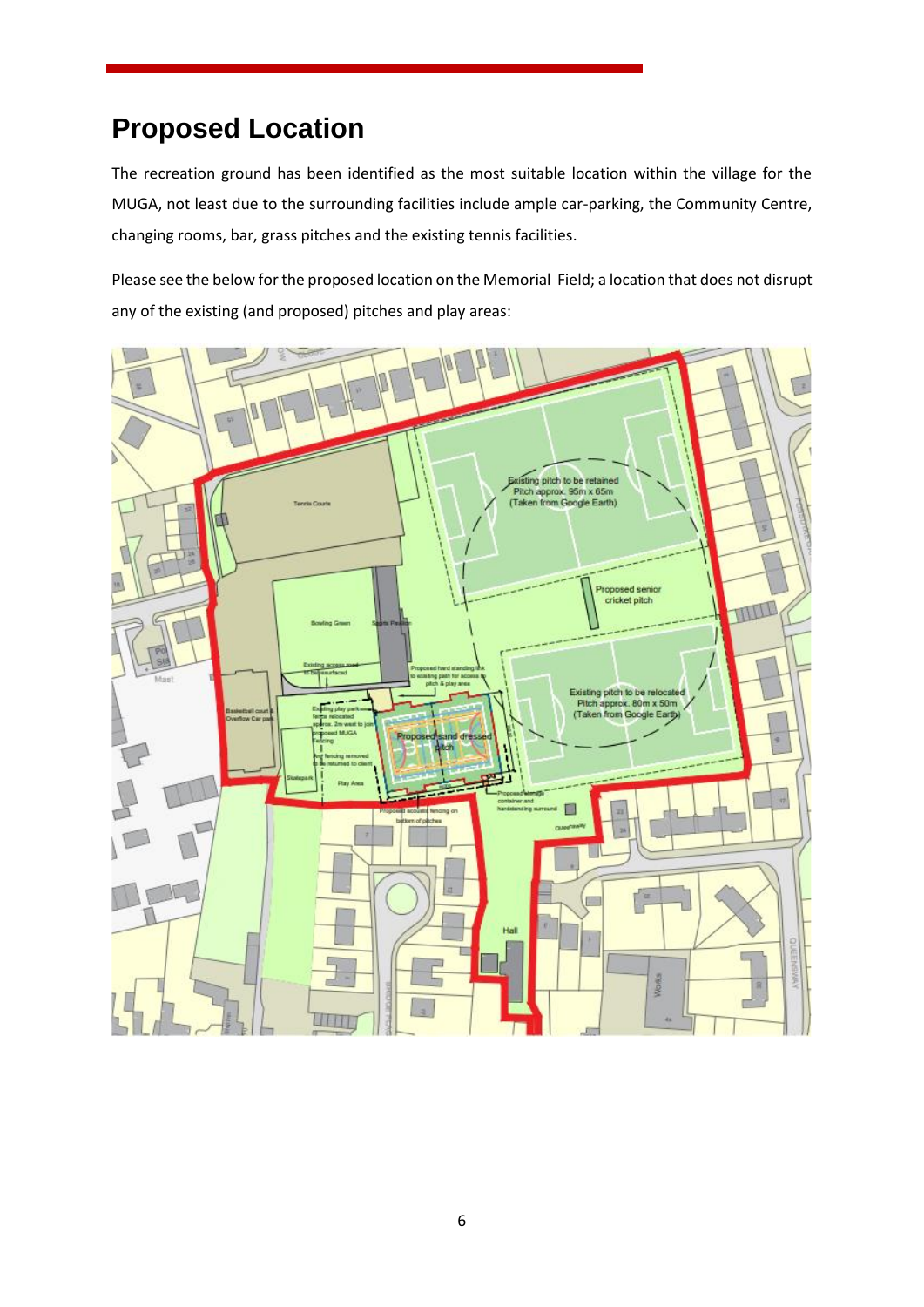# **Specification**

Plans have been drawn up by the Architects LK2<sup>3</sup>. These are based on the consultation results, space available and Sport England and governing body guidance. Plans were submitted to West Lindsey District Council on 14 September 2021 are available online at

https://saxilby-ingleby.parish.lincolnshire.gov.uk/homepage/13/muga-working-group



 $3$  LK2 are currently the only architects in the UK to have secured the FA/Football Foundation/Sport England Framework as well as the Sport England Technical and Design Frameworks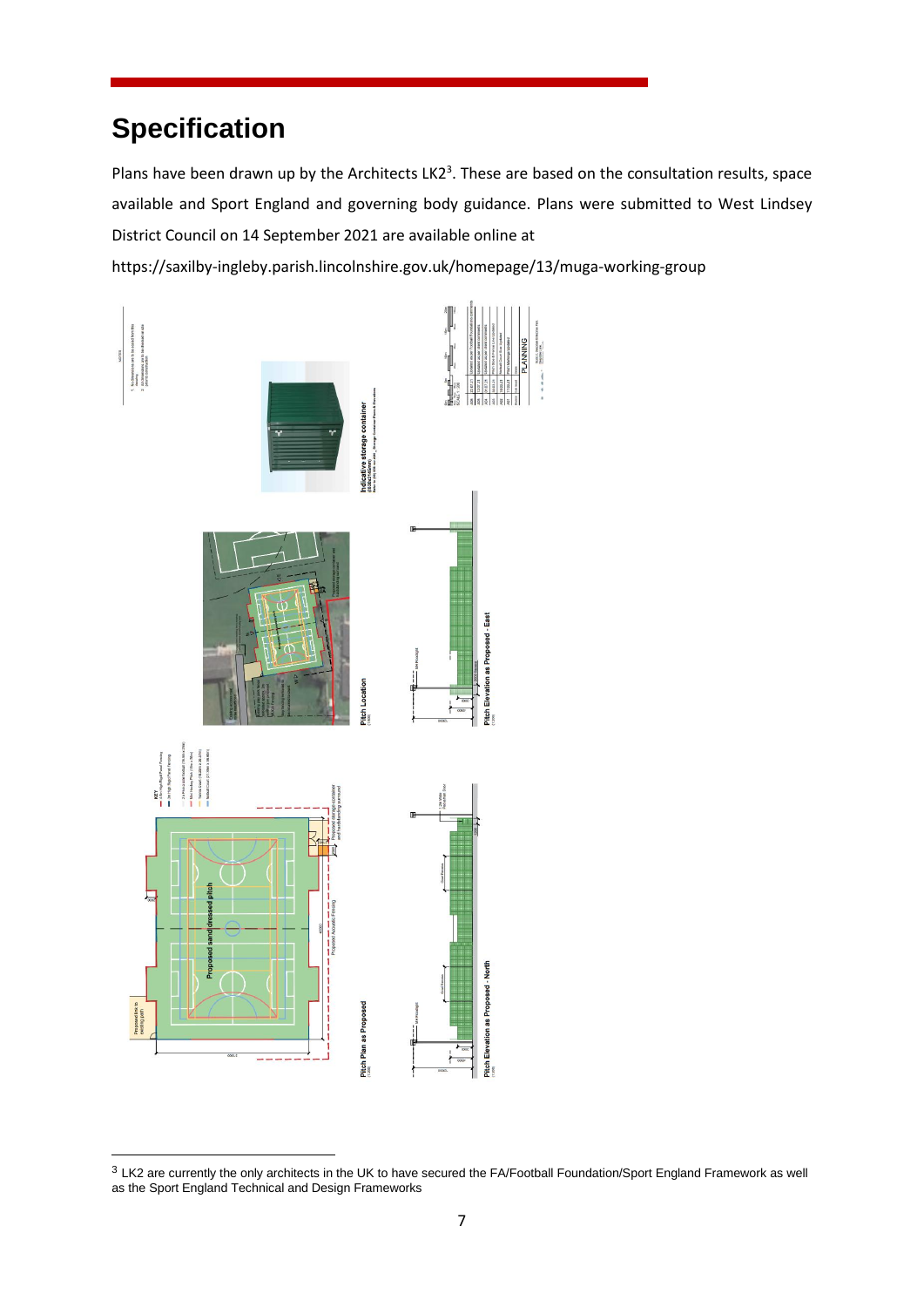### **Other Local Facilities**

| Location                                  | <b>Facility Type</b> | <b>Management</b>                               | <b>Hire</b><br><b>Charges</b> | <b>Distance from</b><br><b>LN1 2LP</b> |
|-------------------------------------------|----------------------|-------------------------------------------------|-------------------------------|----------------------------------------|
| <b>Active Nation,</b><br><b>Birchwood</b> | 4G Football          | Charity-run on behalf of<br><b>City Council</b> | TBC                           | 5.9 miles                              |
| <b>Riseholme College</b>                  | 4G Football          | College                                         | <b>TBC</b>                    | 6.1 miles                              |
| <b>Castle Academy</b>                     | Large MUGA           | School                                          | <b>TBC</b>                    | 6.8 miles                              |
| <b>Nettleham</b>                          | <b>TBC</b>           | Sports Club                                     | <b>TBC</b>                    | 9.0 miles                              |
| <b>Welton Manor Park</b>                  | 3G Football          | Parish Council                                  | <b>TBC</b>                    | 10.0 miles                             |
| Collingham                                | 4G Football          | Sports Club                                     | <b>TBC</b>                    | 12.9 miles                             |

#### **Priority Sports**

As mentioned, MUGA's commonly use a playing surface that is capable of allowing multiple sports to be played on it. The popularity of football within the village means that this is a sport which ought to be catered for. Likewise, a tennis surface is also desirable. The public consultation determined the priority sports to be catered for will be football, tennis, hockey, and netball.

A sand-dressed surface has therefore been recommended by LK2 Architects to best meet the needs of these sports.

# **Likely Users**

At present, the village has a number of football teams; three at junior level and two adult teams, with the potential to further develop the number of teams. In surrounding villages teams for all age ranges and both male and females exist. Other sporting teams have nowhere to play locally, so the provision of the facility will support the development of other sports and teams locally. This further supports the Council's objectives for the village. Demand has also been indicated through the public consultation for tennis, hockey and netball.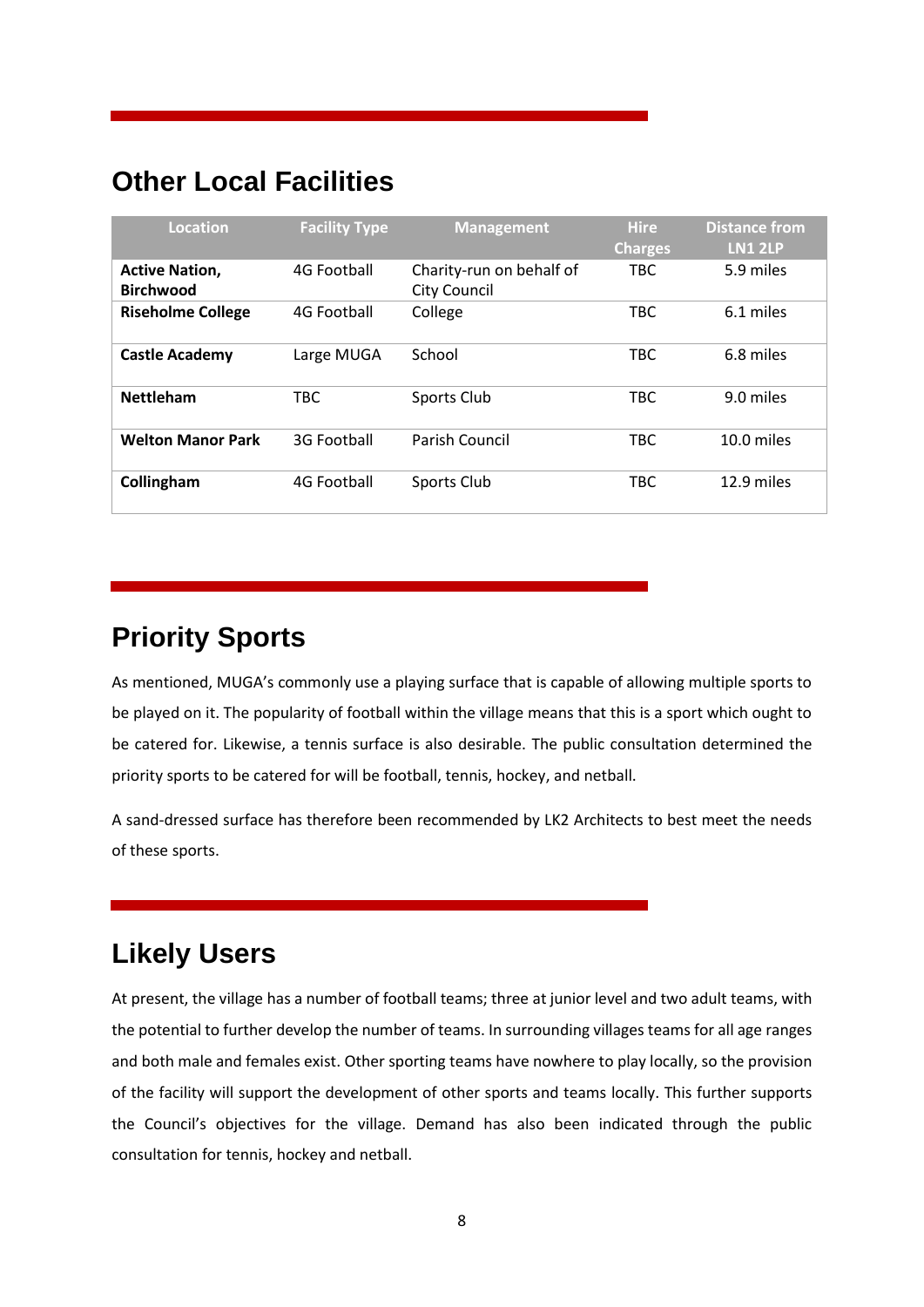# **Costings & Funding**

An indicative cost for delivery the construction of a 45 x 31m MUGA on the Memorial Field, with fencing, floodlights, drainage and required access improvements, is expected to be in the region of £160,000-£200,000.

#### **Funding Sources**

| <b>Funding Amount</b> | <b>Source</b>                                    | <b>Status</b>                                                                                                                                                                                        |  |  |
|-----------------------|--------------------------------------------------|------------------------------------------------------------------------------------------------------------------------------------------------------------------------------------------------------|--|--|
| £30,000               | <b>WLDC</b>                                      | <b>Secured</b> and ring-fenced for the<br>MUGA.                                                                                                                                                      |  |  |
| £50,000               | Lovell Homes<br>s.106 agreement                  | <b>Secured</b> and ring-fenced for the<br>MUGA. On completion of the 30th<br>open market housing unit, currently<br>anticipated early 2021 Available for<br>the MUGA or other community<br>projects. |  |  |
| £918                  | Lincolnshire Co-op<br><b>Community Champions</b> | Secured, but final amount dependent<br>on what is raised. Due around July<br>2021. Expected to be around £1,000.                                                                                     |  |  |
| £8,200                | <b>Memorial Field Trustees</b>                   | Pledged, to be released following<br>other funding being secured                                                                                                                                     |  |  |

Funding of £89,000 is currently available as of September 2021, providing a strong foundation to work towards securing additional funding. There is no intention to draw on the parish council's general funds in support of this scheme. The council's contribution shall be made up of the time spent in project planning, execution, and ongoing management.

#### **Possible Additional Funding Sources**

- **Football Foundation – potential key funder**
- Tesco Community Grants around £1,000 if successful
- Lincolnshire Playing Field Association around £500 if successful
- National Lottery Awards for All
- Local business commercial sponsorship